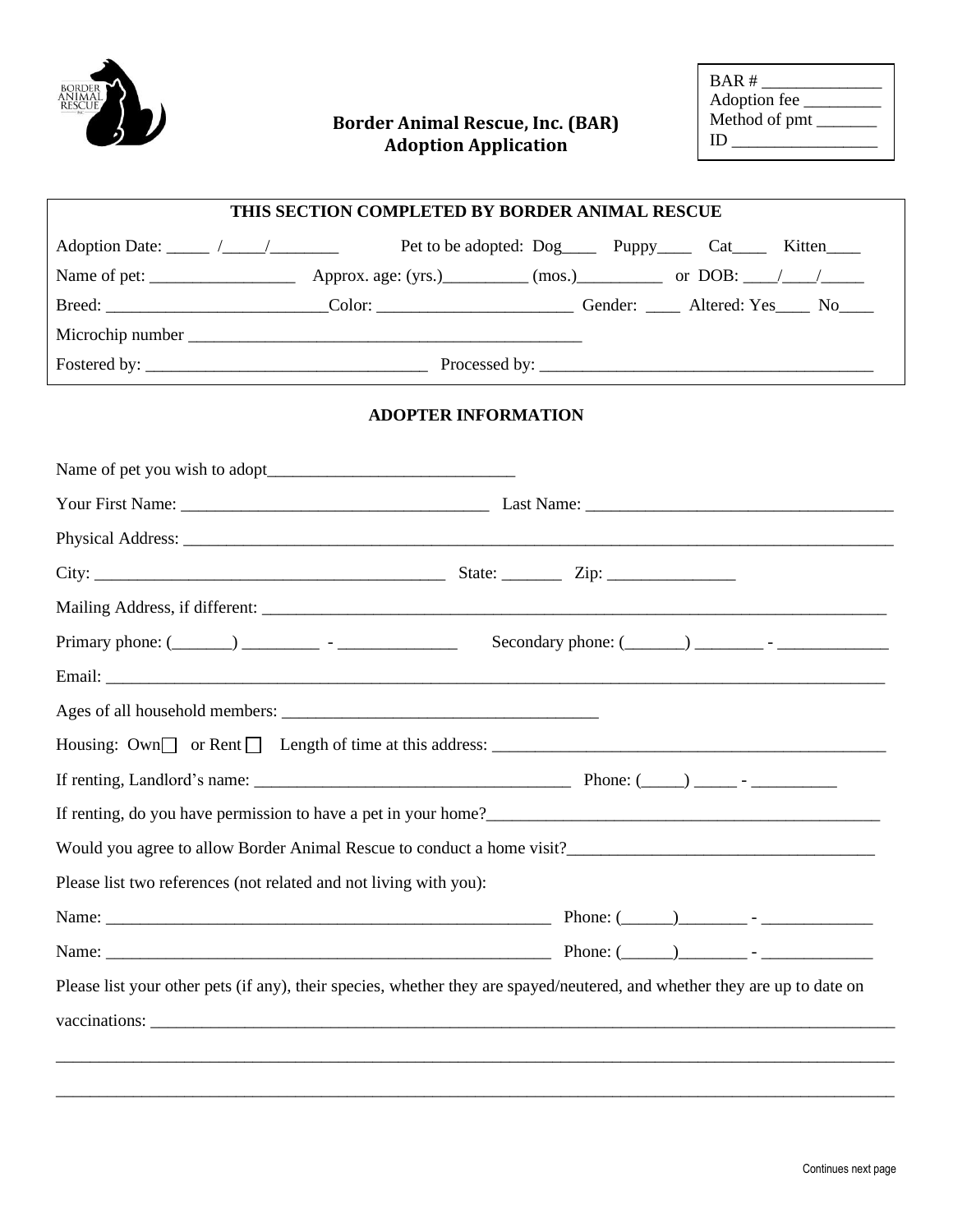|                                                  | Do you have an estate plan for your pets in case of your death or you are no longer able to care for them?                                                                                                                                                                                                           |              |
|--------------------------------------------------|----------------------------------------------------------------------------------------------------------------------------------------------------------------------------------------------------------------------------------------------------------------------------------------------------------------------|--------------|
|                                                  | Your plans: $\frac{1}{2}$ and $\frac{1}{2}$ and $\frac{1}{2}$ and $\frac{1}{2}$ and $\frac{1}{2}$ and $\frac{1}{2}$ and $\frac{1}{2}$ and $\frac{1}{2}$ and $\frac{1}{2}$ and $\frac{1}{2}$ and $\frac{1}{2}$ and $\frac{1}{2}$ and $\frac{1}{2}$ and $\frac{1}{2}$ and $\frac{1}{2}$ and                            |              |
| Where will the dog be kept?<br><b>DOGS ONLY:</b> | Indoors $\Box$<br>Outdoors $\Box$                                                                                                                                                                                                                                                                                    | Both $\Box$  |
|                                                  |                                                                                                                                                                                                                                                                                                                      |              |
|                                                  |                                                                                                                                                                                                                                                                                                                      |              |
|                                                  | have read and understand this policy and will comply once cat/kitten is adopted.<br>Do you agree to contact Border Animal Rescue if you can no longer keep this adopted cat/dog? Yes ______ No ______<br>Please initial here that you have read and agree to the Border Animal Rescue Terms of Adoption (next page). |              |
|                                                  |                                                                                                                                                                                                                                                                                                                      |              |
| <b>Applicant Printed Name</b>                    | Signature                                                                                                                                                                                                                                                                                                            | Today's Date |
| <b>BAR</b> Official                              | Signature                                                                                                                                                                                                                                                                                                            | Today's Date |